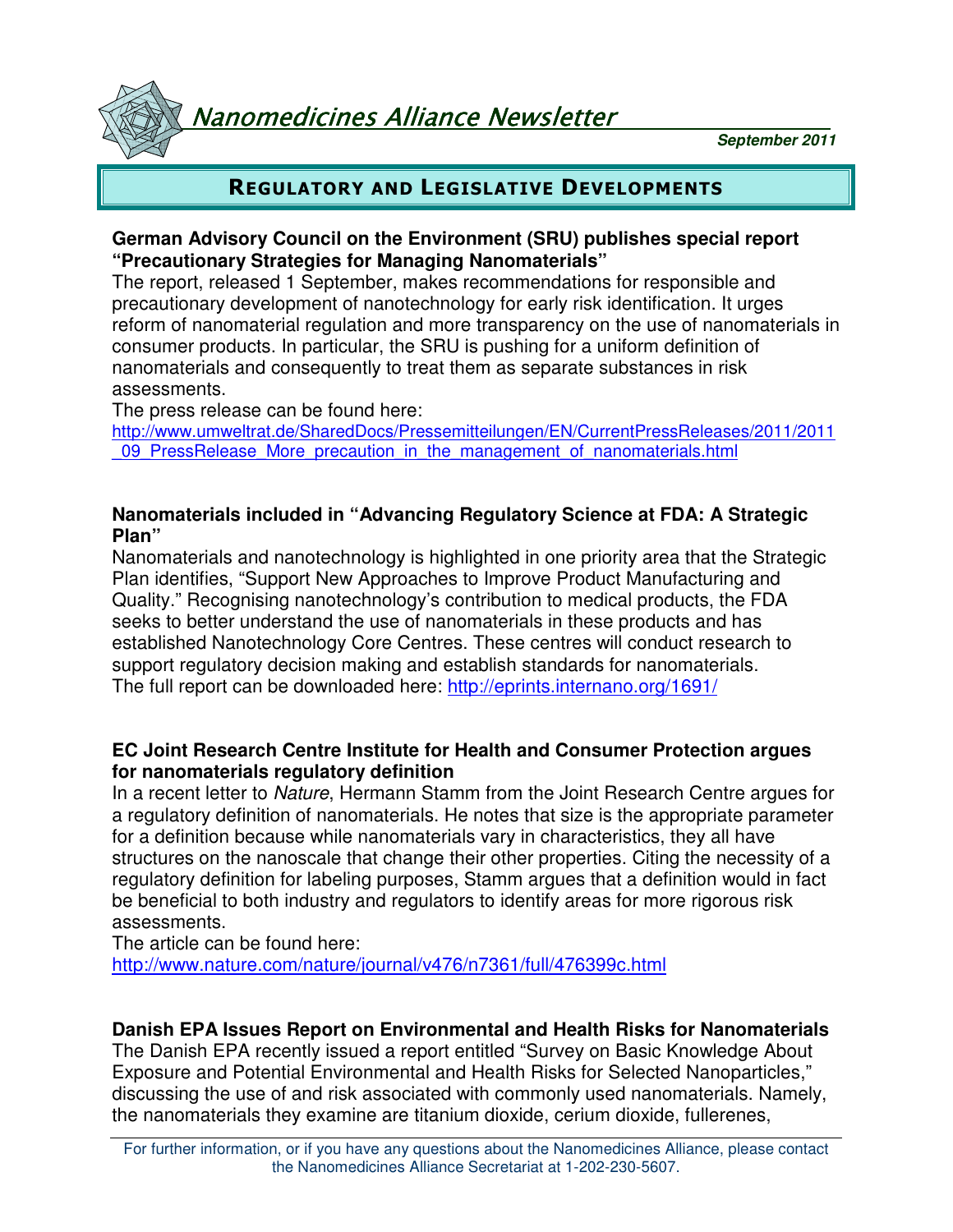nanosilver, zero-valent iron, silicium dioxide, and nanoclay. The report concludes that more information and research is necessary to assess the risks associated with nanomaterials.

The report can be found here (in English):

http://www.nanolawreport.com/uploads/file/Survey%20on%20basic%20knowledge%20about%20exposure%20and% 20potential%20environmental%20and%20health%20risks%20for%20selected%20nanoparticles.pdf

### **South African Council for Scientific and Industrial Research (CSIR) and Kenya to Collaborate on Nanomedicine for Communicable Diseases**

South Africa and Kenya will be collaborating to develop nanotechnology to improve the efficiency of drugs used to treat communicable diseases such as HIV/AIDS, TB, and malaria. By developing a more efficient delivery system for drugs such as premaquine which are potent but are not soluble and toxic, researchers hope to increase patience compliance and combat drug resistance.

http://www.africasciencenews.org/en/index.php?option=com\_content&view=article&id=101:safrica-research-council-to-help-kenya-on-nano-technology&catid=45:hitech&Itemid=116

# REVIEWS AND OTHER PUBLICATIONS OF INTEREST

- 1. **Nanoscience and Nanotechnology: Evolving Definitions and Growing Footprint on the Scientific Landscape.** Small, August 2011, M.L. Grieneisen and M. Zhang http://onlinelibrary.wiley.com/doi/10.1002/smll.201100387/abstract;jsessionid=A7230 BFF13DCDB3E8D836AE0C51A4CC5.d03t03
- 2. **Upconversion Fluorescent Nanoparticles as a Potential Tool for In-depth Imaging**. Nanotechnology, 30 September 2011, Vol. 22, No. 39. Sounderya Nagarajan and Yong Zhang. http://iopscience.iop.org/0957-4484/22/39/395101/refs
- 3. **Cytoprotective Properties of a Fullerene Derivative Against Copper.**  Nanotechnology, 7 October 2011, Vol. 22, No. 40. Tatsiana A. Ratnikova, Mark J. Bebber, George Huang, Lyndon L. Larcom and Pu Chun Ke. http://iopscience.iop.org/0957-4484/22/40/405101
- 4. **How Do We Develop Nanopharmaceuticals Under Open Innovation?**  Nanomedicine: Nanotechnology, Biology, and Medicine, August 2011, Vol. 7, No. 4, pp 371-375. Michael A.W. Eaton. http://www.nanomedjournal.com/article/S1549- 9634(11)00187-0/abstract
- 5. **Research Highlights in Nanomedicine.** Nanomedicine, August 2011, Vol. 6, No. 6, pp. 953-955. E Israel Rubinstein. http://www.futuremedicine.com/doi/pdf/10.2217/nnm.11.81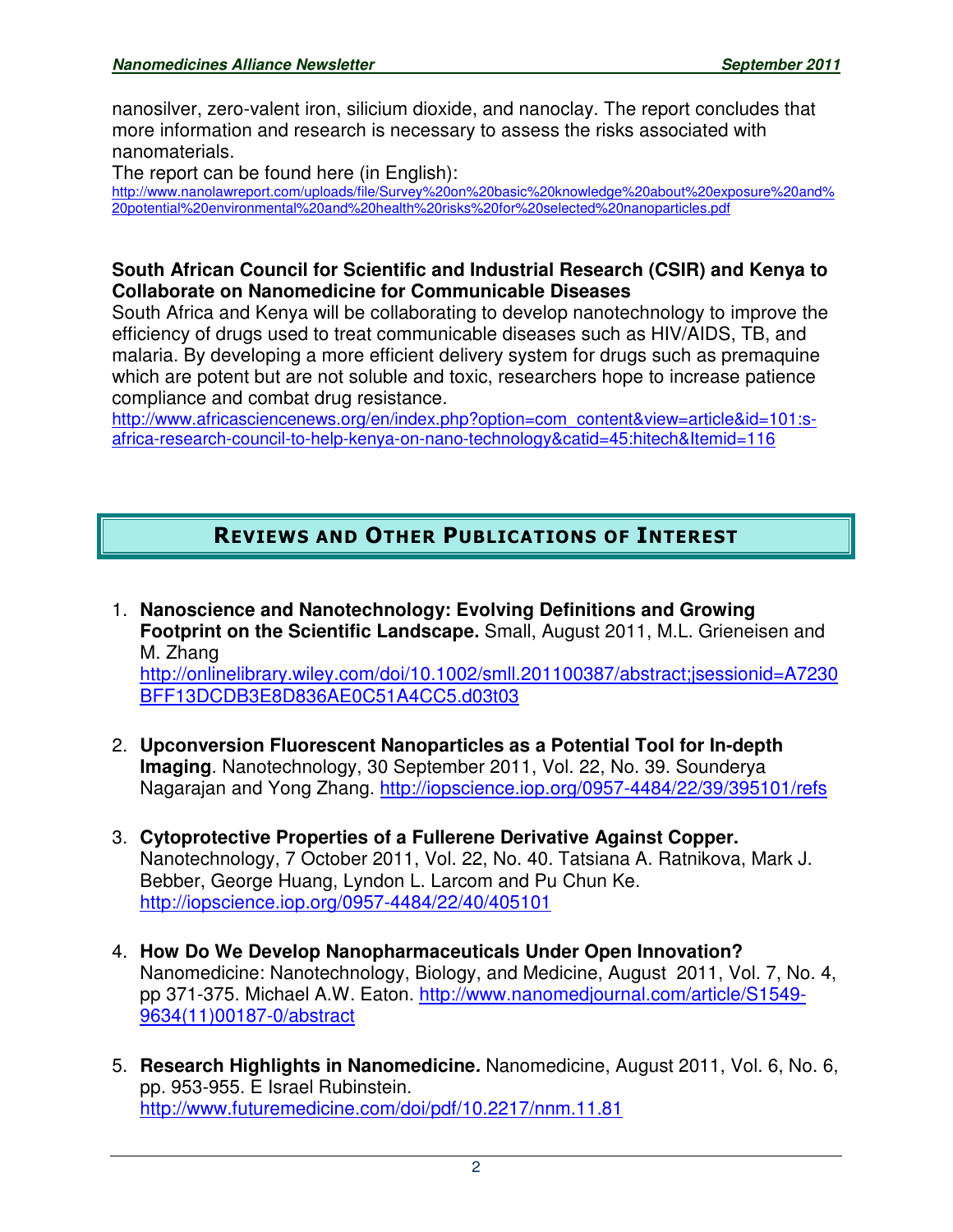## CONFERENCES AND WORKSHOPS

#### **Biological Responses to Nanoscale Particles**

September 11-15, 2011, Essen, Germany

- Organised by Priority Programme (SPP1313) of Eutsche Forschungsgemeinschaft (DFG) and University of Duisburg-Essen (UDE)
- Topics include interactions of nanoscale particles with biomolecules and membranes, mechanisms of cellular uptake and intercellular trafficking, biological impacts of nanoscale particles, synthesis and characterisation of nano particles, in-vivo and invitro imaging and diagnostic techniques, biodegradation of nanoscale particles, life cycle analysis and risk assessment

http://www.spp1313.de/website/program/general/programm\_82/en/en\_programm\_univer\_1.php

#### **NANOCON 2011**

September 21-23, 2011, Brno, Czech Republic

• Two sessions on biotechnology, nanomaterials in medicine, and health, safety and environmental challenges

http://www.nanocon.cz/

#### **International Symposium on Scanning Probe Microscopy & Optical Tweezers in Life Sciences**

October 5-6, 2011, Berlin, Germany

- Microscopy for biological systems
- Nanomedicine applications
- Biophotonics and nanotechnology

http://www.nanobioviews.net/spm-optical-tweezers.html

### **Nanoscale Bioceramics in Healthcare and High Performance Ceramics**

October 12-13, 2011, Stoke-on-Trent, Staffordshire, UK

- Hosted by Institute of Nanotechnology and CERAM
- Focus on application of bioactive glass and ceramics to orthopaedics, regenerative medicine, dentistry, biosensing, controlled drug release, high performance coatings, and functionalized biomaterials.

http://www.nano.org.uk/events/ion-events

### **NanoDDS 2011**

October 15-16, 2011, Salt Lake City, UT

- Advanced nanomaterials
- Theranostics
- Drug delivery
- Translational nanomedicine

http://www.nanoinstitute.utah.edu/portal/site/nanoinstitute/menuitem.bd784eb820e465c65b2c5b69c1e91 6b9/?vgnextoid=f5295a86d2a96210VgnVCM1000001c9e619bRCRD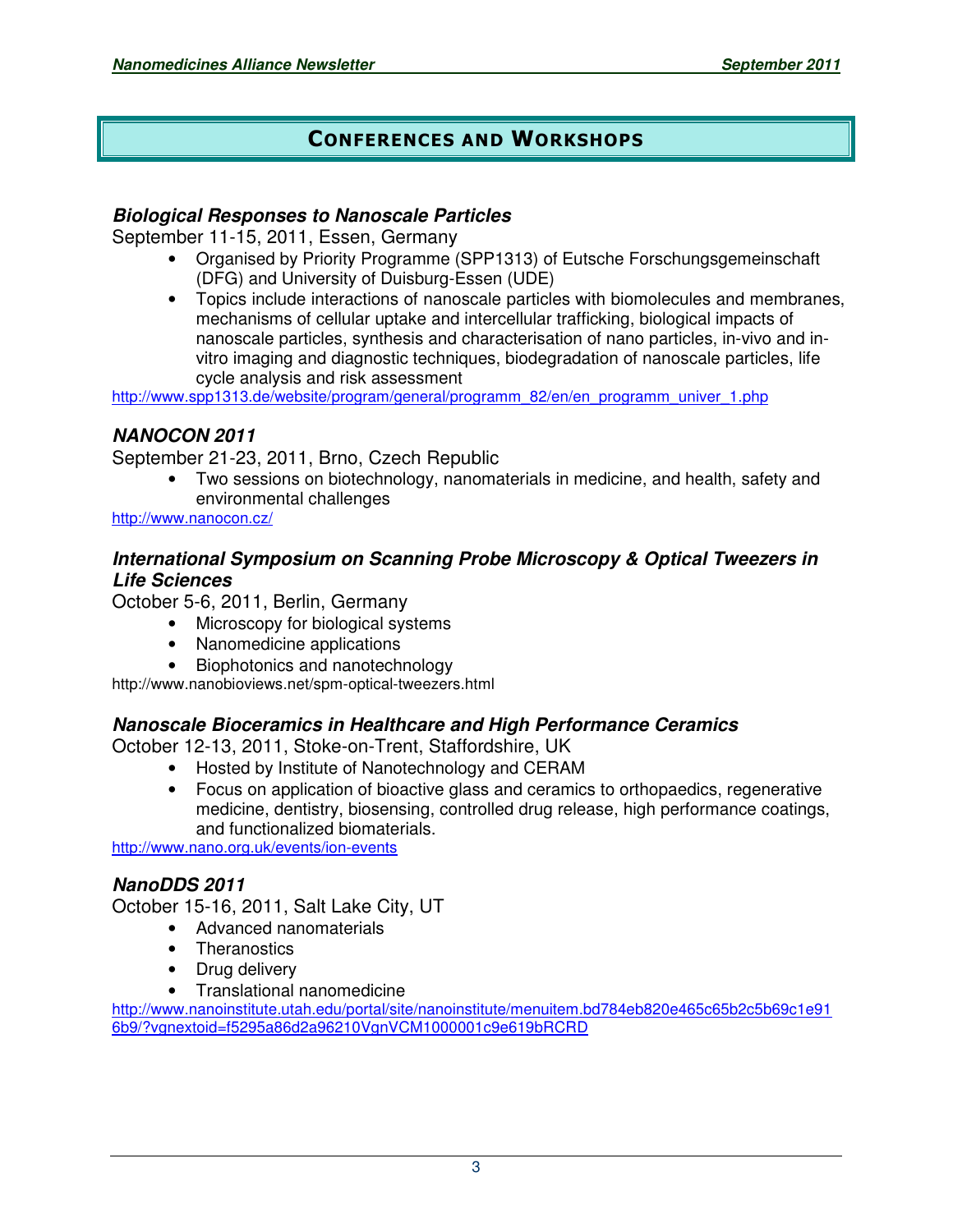#### **International Symposium on Bioelectronics and Bioinformatics**

November 3-5, 2011, Suzhou, China

- Biomedical engineering
- Nano and micro electronics
- E-health
- Bioinformatics
- Bio-signal processing

http://isbb2011.wmah.org/index.html

### **NanoMedicine – 2011**

November 3 – 5, 2011, Shenzhen, China

- Breaking Research of Nanomedicines
- Versatile Nanotech and Nanomaterials in Biomedicine
- Nanodevices and Diagnostic
- Nanomedicine Targeting Major Diseases
- Regenerative Nanomedicine
- Culturing Public Environment for Healthy Growth

http://www.bitconferences.com/NanoMedicine2011/

#### **IEEE International Conference on Nano/Molecular Medicine and Engineering**

November 9-12, 2011, Jeju, South Korea

- Nano and molecular technologies in medical diagnosis and therapy
- Nanotechnology in drug delivery
- Biomedical imaging
- Nano and molecular technologies in medical diagnosis and therapy
- Nano-technology in drug delivery
- Biochips and Bio-MEMS
- Biomechatronics
- Biological interface
- Cell at the nanoscale
- Frontiers in nanobiotechnology

# **BioNanoTox and Applications International Research Conference**

November 10-14, 2011, Mobile, AL

- Multidisciplinary focus on biology, nanotechnology, and toxicology
- Joint research between nanomaterials and biological systems http://sites.google.com/site/bntconference/

### **International Conference on Biomedical Engineering**

December 10-12, 2011, Manipal Karnataka, India

• Medical applications of nanotechnology one of focus areas http://uic.manipal.edu/icbme/#contact

#### **International Conference on Nanotechnology and Biosensors** December 28-30, 2011, Dubai, UAE

• Aims to foster cross-pollination between nanotechnology and biosensors http://www.icnb.org/index.htm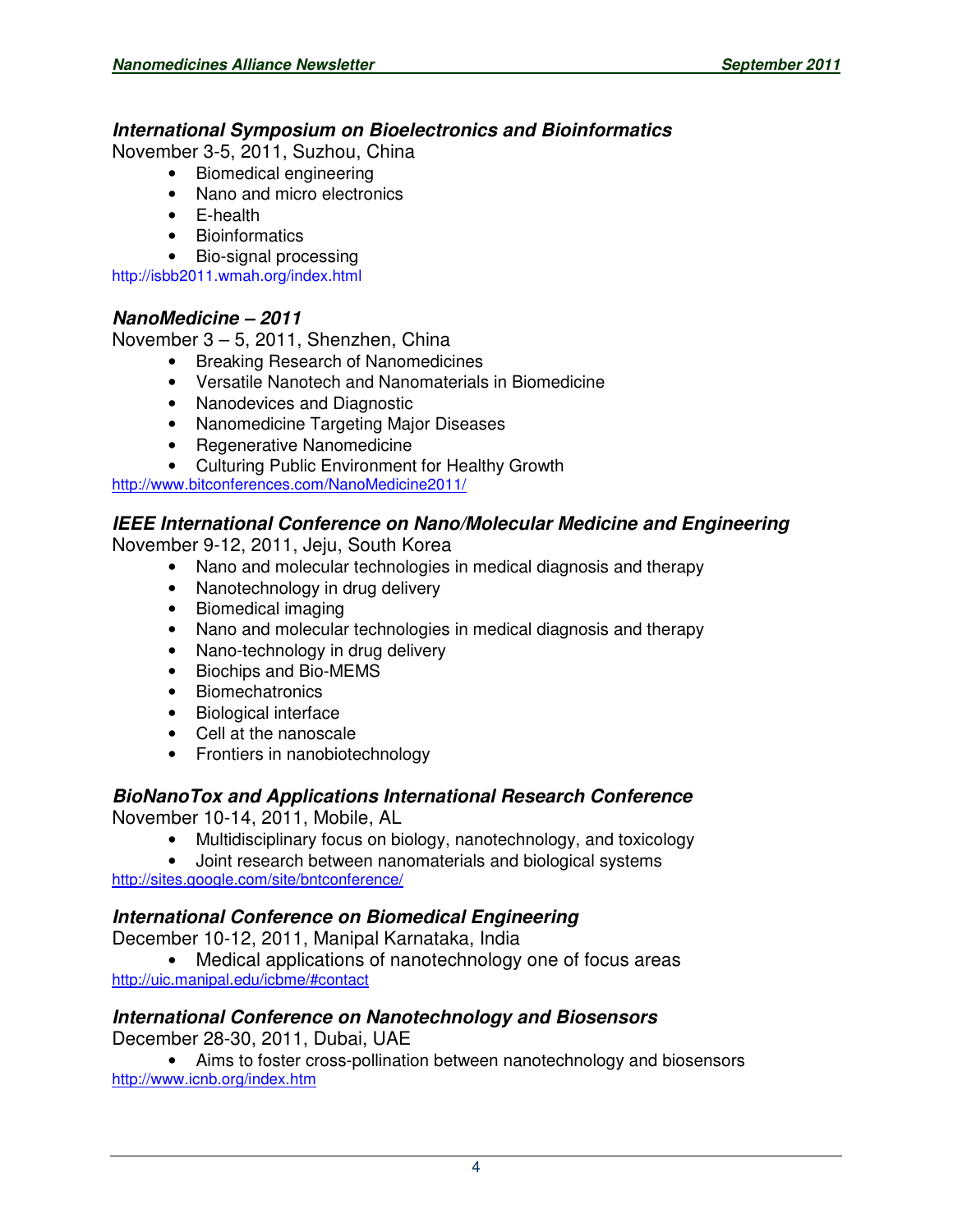## **Nano Health**

January 15-16, 2012, Egypt, Cairo

- To address the future of nanotechnology, as well as potential risks and regulatory issues
- New frontiers in drug delivery and therapeutics
- New frontiers in imaging and diagnosis
- Nanotechnology and the developing world
- Roadmapping new technologies
- Novel medical materials and products

http://www.clocate.com/conference/Nano-Health-2012/13170

## **IEEE International Conference on Nano/Micro Engineered and Molecular Systems**

March 5-8, 2012, Kyoto, Japan

- Nanophotonics
- Nanomaterials
- Carbon nanotube based devices and systems
- Nanoscale robotics, assembly, and automation
- Molecular sensors, actuators, and systems
- Integration of MEMS/NEMS with molecular sensors/actuators
- Microfluidics and nanofluidics
- Micro and nano heat transfer
- Nanobiology, nano-bio-informatics, nanomedicine
- Micro and nano fabrication
- Micro/nano sensors and actuators
- Micro/nanoelectromechanical systems

http://www.ieee-nems.org/2012/general\_info/introduction/

## **77th Prague Meetings on Macromolecules: Polymers in Medicine**

July 8-12, 2012, Prague, Czech Republic

- Polymers for Nanomedicine
- Stimuli responsive polymers
- Polymers for Advanced Drug Delivery
- Polymers for Biomedical Applications
- Biomaterials for Tissue Engineering

http://www.imc.cas.cz/sympo/pmm2012/

## REFERENCE SECTION

### **Nano Organizations**

- National Center for Toxicological Research (NCTR): http://www.fda.gov/AboutFDA/CentersOffices/NCTR/default.htm
- National Nanotechnology Initiative (NNI): http://www.nano.gov/
- Nano Science and Technology Consortium (NSTC): http://www.nstc.in/
- Nano Science and Technology Institute (NSTI): http://www.nsti.org/
- The Nanotechnology Institute (NTI): http://nanotechinstitute.org/

### **Nano Journals**

• American Chemical Society -- Nano Letters: http://pubs.acs.org/journal/nalefd